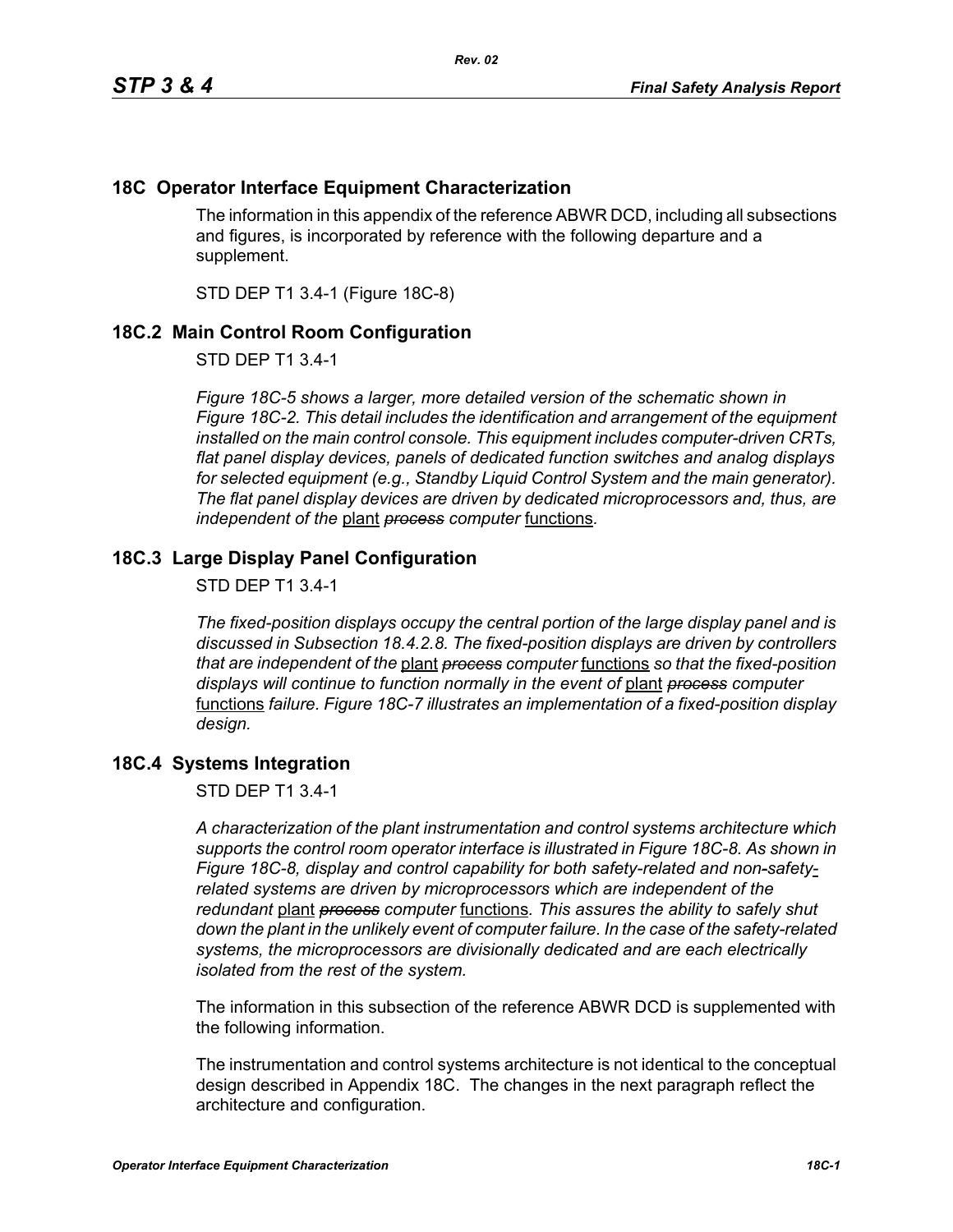*The plant-wide, fiber-optic Essential Multiplexing System (EMUX) provides the communications network for the system. This multiplexing system is actually a series of data acquisition and control networks, separate networks being provided for safety related and non-safety-related plant systems.* The data communication function includes both safety-related and non-safety-related communication performed by separate networks as described in Section 7.9S.